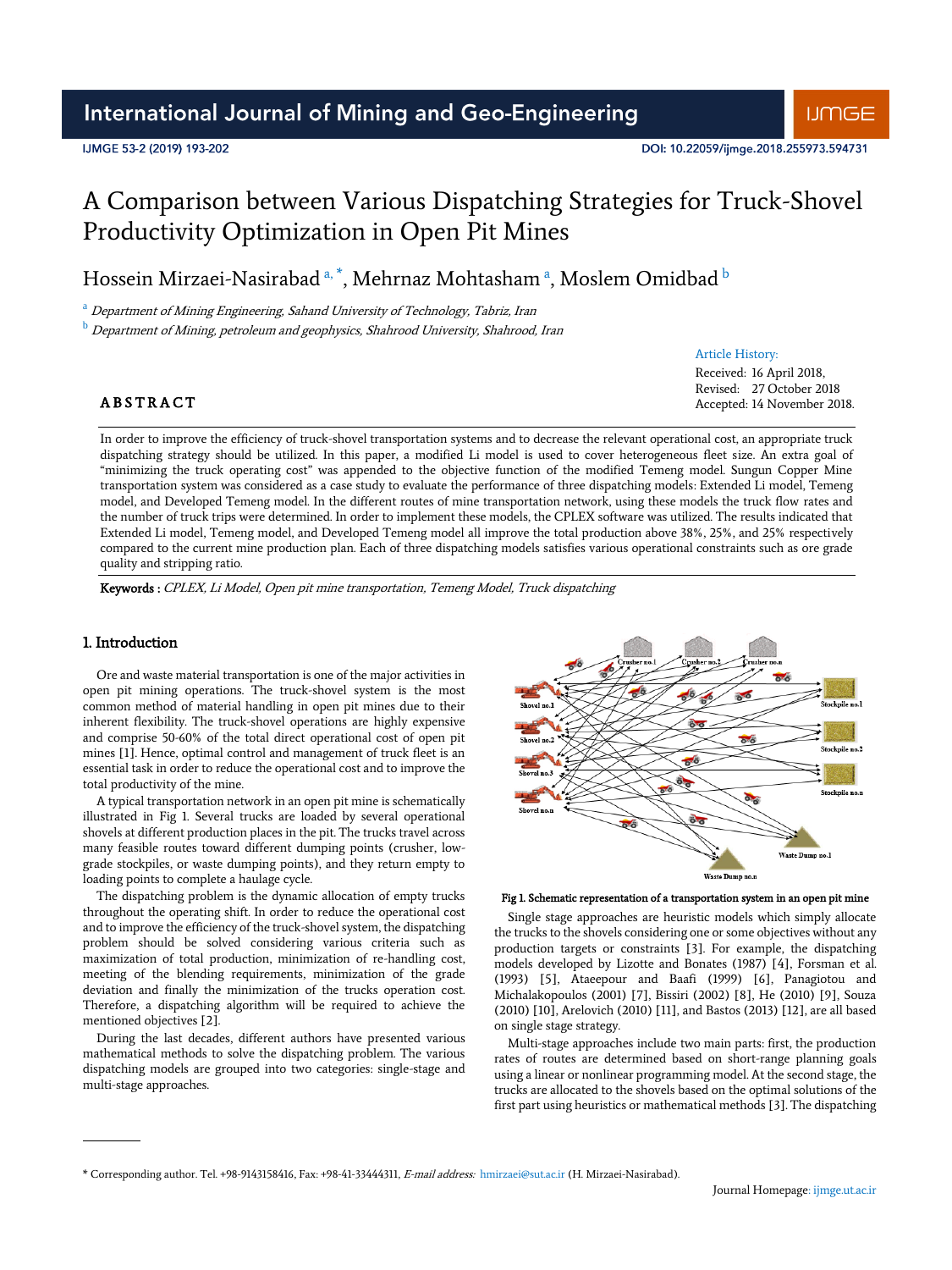models developed by White and Olson (1986) [13], Soumis and Elbrond (1987) [14], Lizotte and Bonates (1987) [4], Soumis et al. (1989) [15]. Li (1990) [16], Xi and Yegulalp (1993) [17], Temeng (1997) [18], Subtil et al (2011) [19], and Ahangaran et al (2012) [20] are all based on multistage strategy.

When compared with the results of single stage algorithms, the multistage dispatching algorithms produce more desirable results. Nevertheless, they also have some shortcomings. The mine configuration and the goals of mine managers restrict the efficiency of these strategies in some cases. For example, the well-known Li model is only practical when the truck fleet is homogeneous, and it does not consider some operational constraints [16]. Temeng model only considers two goals among different technical and operational criteria and it overlooks some operational constraints [18]. Therefore, considering the configurations and the requirements of an open pit mine, the mentioned shortcomings should be handeled and the models should become more generalized. Furthermore, in order to assess the efficiency of different models, it is necessary to compare the outcomes of models in the transportation system of a large-scale open pit mine.

In this paper, first the Li methodology was extended to include the different size of trucks in the fleet and subsequently, the Temeng model was modified to integrate one additional goal in the objective function of the prepared goal programming framework. Finally, the efficiency of the dispatching models including Extended Li model, Temeng model by Oraee and Asi (2004) [21], and Developed Temeng model were assessed in the transportation network of Sungun Copper Mine. The studies indicated that the extended models improve the total production of mine substantially while they satisfy the governing operational and technical constraints.

#### 2. Multistage Solution Strategies for Truck-Shovel System

The dispatching problem of open pit mines is a complicated process. Ensuring the optimality of several economic and technical criteria and simultaneously considering various technical and operational constraints are essential in this process. Therefore, in the last decades, a considerable amount of research has been carried out to solve this complex problem.

White and Olson (1986) have developed a multistage dispatching algorithm to optimize truck-shovel productivity by minimizing the operational cost and considering the mine production capacity, blending quality, and processing plant feed rate. The first stage of this algorithm is a linear programming model, and the second stage is a dynamic programming model which utilizes the solution of the first part to assign the best truck to the shovel most urgently in need [13]. Alarei (2002) argued that the second stage is not a dynamic programming model [1].

Lizotte and Bonates (1988) proposed an algorithm which in its first stage is a linear programming model, and the second stage takes advantage of heuristic procedures to assign the trucks on the basis of the solution of the first stage [22].

Soumis and Elbrond (1987) suggested a multistage truck dispatching method as well. First, a nonlinear programming model is used to determine the optimal truck flow rate (in terms of trucks per unit of time) from each shovel to each dumping point. In the second stage, an assignment problem is solved to assign trucks by minimizing the deviation of the truck waiting time values from the expected value [14].

In the multistage dispatching algorithm presented by Soumis el al (1989), the first stage itself consists of two sub-stages. In the first substage, a MILP (Mixed-Integer Linear Programming) model maximizes mine production with consideration of different constraints. Then, an NLP model is used to solve the truck travel plan between loading and dumping points. Three objective functions are considered in the NLP model which are the minimization of the deviations in head grade, shovel production, and available truck hours. In the second stage, an algorithm is solved to assign trucks by minimizing the deviation of the truck waiting times from the expected value based on the assignment problem [15].

Li (1990) presented a methodology for the optimum control of shovel and truck operations in open pit mines. The first part of his model applied a linear programming technique to optimize the haulage planning by minimizing the total transportation work. The second part employed a heuristic dispatching rule, called maximum inter-truck time deviation, to assign the trucks based on the flow rate determined in the previous stage [16]. This algorithm involves a homogeneous truck fleet and will be discussed in more details in the next part.

Temeng et al. (1997) developed a multistage dispatching algorithm to maximize tonnage production and to satisfy the blending requirements. In the first stage, the goal programming model is employed to evaluate the optimal production rate from each shovel to each dumping point. In the second part, an assignment technique is used to select the shovels, most urgently in need of service by trucks. The technique minimizes the deviation of the cumulative tonnage of each shovel route from the target as obtained in the first part. Trucks are assigned to needy shovels in order to minimize the total waiting time of both shovels and trucks and to maximize the total production of mine [18]. Alarie (2002) argued that the dispatching decisions of Temeng model underestimate waiting times because the waiting time of a truck at a shovel depends on the assignment of other trucks to this shovel [1].

Subtil et al. (2011) have developed a multistage dispatching algorithm which its upper stage uses LP (Linear Programming) model to determine the maximum production capacity of mines. In the second part, a dispatching strategy of assigning M trucks for N shovels was employed based on Alarie and Gamacheis (2002) [19].

In the multistage dispatching algorithm presented by Ahangaran et al. (2012), the first stage uses a network analysis technique to determine the optimal routes between loading and dumping points. The second part employs a MILP model to dynamic truck assignments by minimizing the total cost of loading and transportation [20].

Upadhyay and Askari-Nasab (2015) presented a Mixed Integer Linear Goal Programming (MILGP) model to optimize the production and truck-shovel allocation based on four goals at the operational level. This model assigns the shovels to the available faces and allocates the trucks to the best shovels based on four goals: to maximize production, to minimize deviations in head grade, to minimize deviations in tonnage fed to the processing plants, and to minimize operating costs [23].

#### 3. Development of Models

The aim of this paper is to generalize the well-known Li and Temeng models and evaluate their results. So, the Li model is extended to include the different size of trucks in the fleet, and the Temeng model is modified to integrate one additional goal in its objective function.

The following section explains the details of the preliminary equations and the formulation of the developed models along with the required inputs of the models. The parameters and variables considered in the models are described in the Appendix.

## 3.1. Development of Li Methodology

As mentioned before, Li (1990) proposed a combinatorial technique for systematic and dynamic management of the haulage planning, truck dispatching, and equipment matching problems. The first part of the algorithm is a linear programming model with the objective of minimizing the total transportation work (W) per time unit which is defined as the product of transported weight and hauled distance.

Since most of the open pit mines use heterogeneous fleets, the dispatching algorithm should be capable of considering this heterogeneity. The model presented by Li is based on homogeneous fleet size, and it does not guarantee the optimality of shovels production. Moreover, this model does not consider some of the other constraints such as maximum and minimum rate of productivity of shovels, the available number of trucks and shovels, minimum amount of ore and waste production, average waiting times and queue at servers, and upper and lower limits of material grades during the shift.

In order to overcome the mentioned shortcomings of Li model, the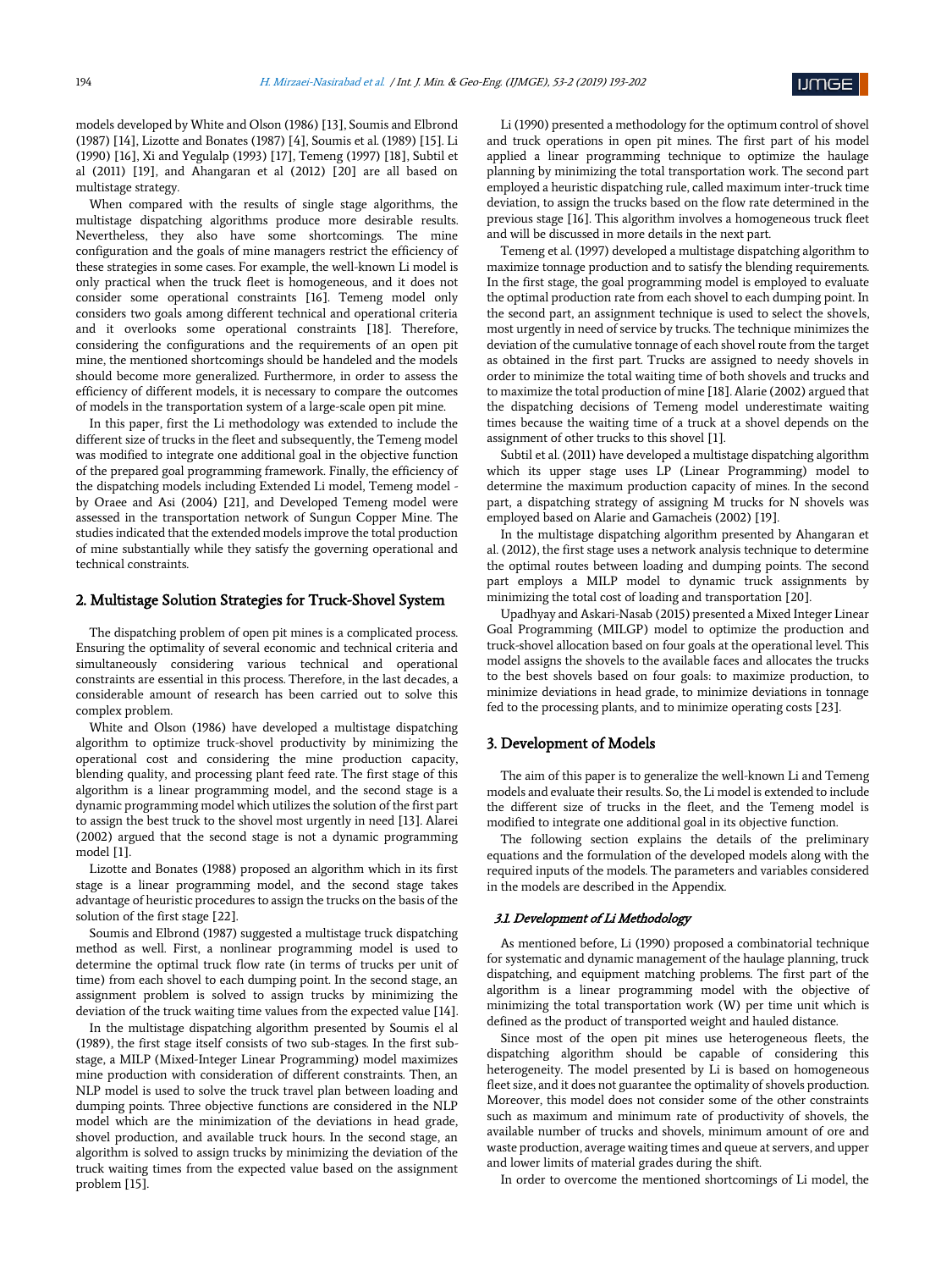model was generalized with the same methodology by considering the heterogeneous fleet size and additional practical constraints. So, the new

modified objective function and relevant subjected constraints for the improved model are set as follows:

$$
Min_{W} = \sum_{i=1}^{\sum_{i=1}^{n} \sum_{j=1}^{n} \sum_{k=1}^{n} X_{ij_{1}} Z_{i_{1}} + Z_{i_{2}} \sum_{i=1}^{n} D_{ij}^{(k)}
$$
\n
$$
+ \sum_{i=1}^{\sum_{i=1}^{n} \sum_{k=1}^{n} X_{ij_{1}} Z_{i_{1}} + Z_{i_{2}} \sum_{i=1}^{n} \sum_{k=1}^{n} Y_{ij_{1}} Z_{i_{2}} - X_{ij_{2}} \sum_{i=1}^{n} \sum_{k=1}^{n} Y_{ij_{2}} Z_{i_{1}} - Z_{i_{2}} \sum_{i=1}^{n} Y_{ij_{1}} Z_{i_{2}} + Z_{i_{2}} \sum_{i=1}^{n} \sum_{k=1}^{n} Y_{ij_{1}} Z_{i_{2}} + Z_{i_{2}} \sum_{i=1}^{n} \sum_{k=1}^{n} Y_{ij_{1}} Z_{i_{1}} + Z_{i_{2}} \sum_{i=1}^{n} \sum_{k=1}^{n} Y_{ij_{1}} Z_{i_{2}} - Z_{i_{1}} \sum_{i=1}^{n} Y_{ij_{1}} Z_{i_{2}} + Z_{i_{2}} \sum_{i=1}^{n} \sum_{k=1}^{n} Y_{ij_{1}} Z_{i_{2}} - Z_{i_{2}} \sum_{i=1}^{n} \sum_{k=1}^{n} X_{ij_{1}} Z_{i_{2}} - Z_{i_{2}} \sum_{i=1}^{n} \sum_{k=1}^{n} X_{ij_{1}} Z_{i_{2}} - Z_{i_{2}} \sum_{i=1}^{n} \sum_{k=1}^{n} X_{ij_{1}} Z_{i_{2}} - Z_{i_{2}} \sum_{i=1}^{n} \sum_{k=1}^{n} X_{ij_{1}} Z_{i_{2}} - Z_{i_{2}} \sum_{i=1}^{n} \sum_{k=1}^{n} Y_{ij_{1}} Z_{i_{2}} - Z_{i_{2}} \sum_{i=1}^{n} \sum_{k=1}^{n} Y_{ij_{1}} Z_{i_{2}} - Z_{i_{2}} \sum_{i=1}^{n} \sum_{k=1}^{n} Y_{i_{1}} Z_{i_{2}} - Z_{i_{2}} \sum_{i=1}^{n} Y_{i_{1}} Z_{i_{2}} - Z_{i_{2}} \sum_{i=1}^{n} Y_{i_{1}} - Z_{i_{2}} \sum_{i=
$$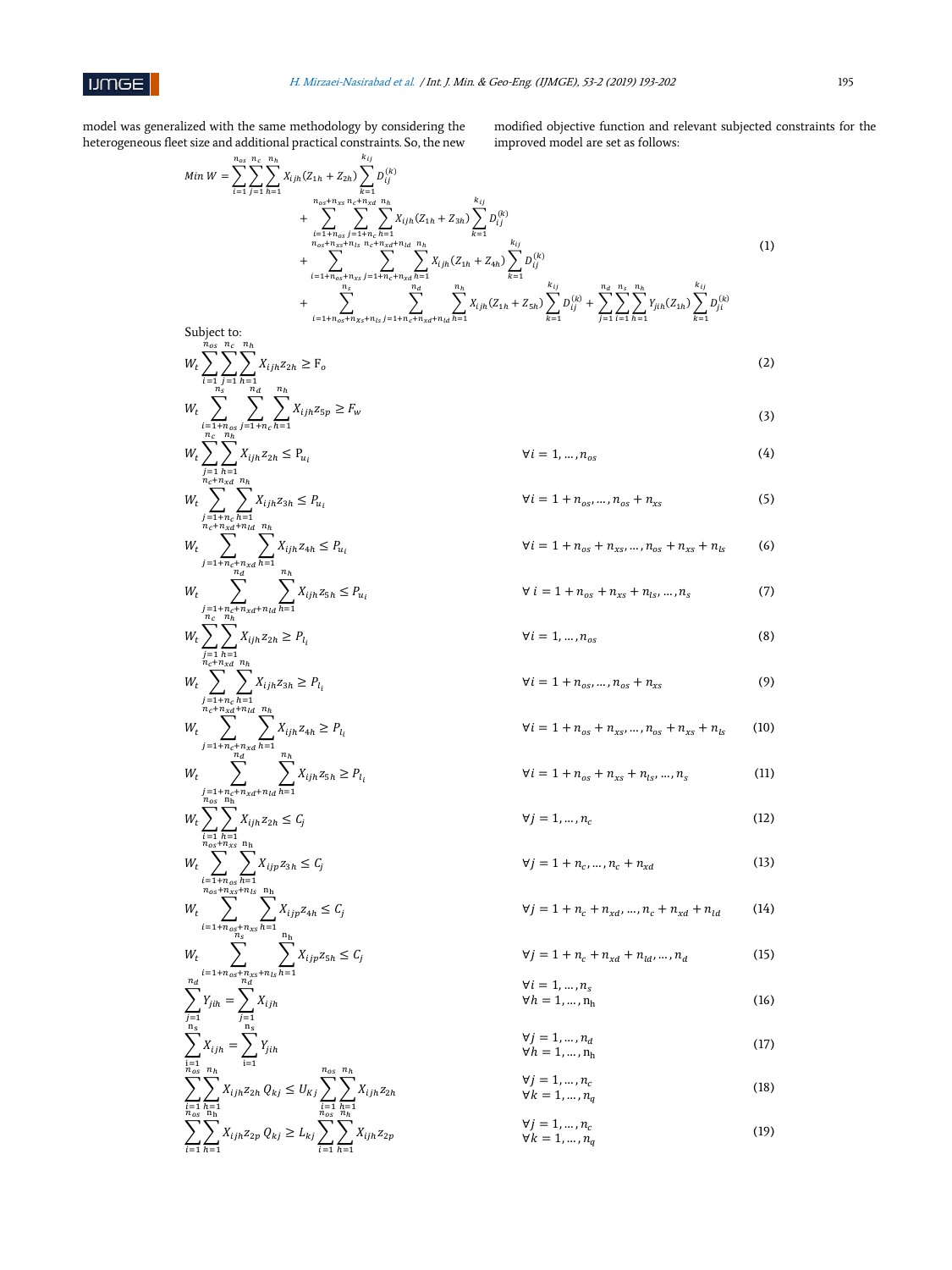

$$
\sum_{i=1}^{n_s} \sum_{j=1}^{n_d} X_{ijh} (H_{ijh} + D_{jh} + SD_{jh}) + \sum_{j=1}^{n_d} \sum_{i=1}^{n_s} Y_{jih} (R_{jih} + S_{ih} + SS_{ih})
$$
\n
$$
\leq N_h
$$
\n
$$
X_{ijh}, Y_{jih} \geq 0
$$
\n(21)

The constraints of (2) and (3) fulfill the minimum required production amount of ore and waste per shift, respectively. The constraints of (4), (5), (6), and (7) satisfy the minimum expected production of shovels for ore, oxide, low grade, and waste material, respectively. The maximum expected production of shovels for ore, oxide, low grade, and waste material is satisfied with the constraints (8), (9), (10), and (11), respectively. The constraints of (12), (13), (14), and (15) ensure that the capacities of dumping points for ore, oxide, low grade, and waste materials are considered, respectively. Constraints (16) and (17) assure that the number of incoming empty trucks is equal to the number of outgoing loaded trucks for each loading point. Equations (18) and (19) are blending constraints which guarantee the suitable ore grade fed to the crushers. Constraint (20) ensures that the total production of shovels does not exceed the available trucks or the production target. Finally, constraint (21) guarantees positive values for variables.

#### 3.2. The Developed Temeng Model

As explained above, Temeng et al. (1997) established a goal programming model for truck allocation system in order to maximize production and to minimize the total waiting time of shovels and trucks. The objective function of the goal programming model includes production rate and ore grade. This model optimizes the total

production by minimizing the cumulative deviations of the optimal production target.

The Temeng Model suffers from some drawbacks including the homogeneity of fleet size, overlooking the minimum amount of ore and waste production, and disregarding of the waiting time and queue at servers.

To overcome these shortcomings, Oraee and Asi (2004) improved the Temeng model. The objective function of this model remained the same as the original Temeng model. However, the governing constraints were rearranged to generalize the Temeng model.

#### 3.3. Development of Temeng Model for Optimization of Truck-Shovel System

In the transportation systems of open pit mines, the truck operating cost is one of the most important issues which affect the total operational cost. So, considering this factor in dispatching problems is essential. Consequently, an additional goal of "minimizing the truck operating cost" was added to the objective function of the modified Temeng model (by Oraee & Asi). The final objective function of the developed model is given by equation (22). The modified constraints are set as equations (23) to (40):

$$
Min Z = W_1 \sum_{i=1}^{n_s} \frac{d_i^-}{\|d_i\|} + W_2 \sum_{j=1}^{n_c} \sum_{k=1}^{n_q} \frac{(C_{kj}^- + C_{kj}^+)}{\|C_{kj}\|} + W_3 \frac{\sum_{i=1}^{n_s} \sum_{j=1}^{n_d} \sum_{h=1}^{n_h} X_{ijh} \times d_{ij} \times C f_h}{\| \psi \|}
$$
(22)

$$
\psi = \sum_{i=1}^{n_s} \sum_{j=1}^{n_d} \sum_{h=1}^{n_h} X_{ijh} \times d_{ij} \times C f_h
$$
\n(23)

Subject to:

$$
\sum_{j=1}^{n_c} \sum_{h=1}^{n_h} X_{ijh} + d_i^- = Q_i
$$
 (24)

$$
\sum_{h=1}^{n_h} \sum_{j=n_c+1}^{n_c+n_{xd}} X_{ijh} + d_i^- = Q_i \qquad \forall i = n_{os} + 1, ..., n_{os} + n_{xs} \qquad (25)
$$

$$
\sum_{h=1}^{n_h} \sum_{\substack{j=n_c+n_{xd}+1\\n_b}}^{n_c+n_{xd}+n_{ld}} X_{ijh} + d_i^- = Q_i
$$
\n
$$
\forall i = n_{os} + n_{xs} + 1, ..., n_{os} + n_{xs} + n_{ls}
$$
\n(26)

$$
\sum_{h=1}^{N} \sum_{j=n_c+n_{xd}+n_{ld}+1}^{N} X_{ijh} + d_i^- = Q_i \qquad \forall i = n_{os} + n_{xs} + n_{ls} + 1, ..., n_s \qquad (27)
$$

$$
\sum_{i=1}^{n_{os}} \sum_{h=1}^{n_h} X_{ijh} * G_{ik} + C_{kj}^- - C_{kj}^+ = Q_{kj} \sum_{i=1}^{n_{os}} \sum_{h=1}^{n_h} X_{ijh} \qquad \forall i = 1, ..., n_c
$$
\n(28)\n
$$
C_{kj}^- \leq (Q_{kj} - L_{kj}) \sum_{j} \sum_{j}^{n_{os}} X_{ijh} \qquad \forall j = 1, ..., n_c
$$
\n(29)

$$
C_{kj}^{+} \leq (U_{kj} - Q_{kj}) \sum_{i=1}^{i=1} \sum_{h=1}^{n_{os}} X_{ijh}
$$
\n
$$
N = 1, ..., n_q
$$
\n
$$
\forall k = 1, ..., n_q
$$
\n
$$
\forall j = 1, ..., n_c
$$
\n(30)

$$
\sum_{j=1}^{n_d} \sum_{h=1}^{n_h} X_{ijh} \le P_{u_i} \qquad \qquad \forall i = 1, ..., n_s \qquad (31)
$$

$$
\sum_{i=1}^{n_{os}} \sum_{j=1}^{n_c} \sum_{h=1}^{n_h} X_{ijh} \ge F_o \tag{32}
$$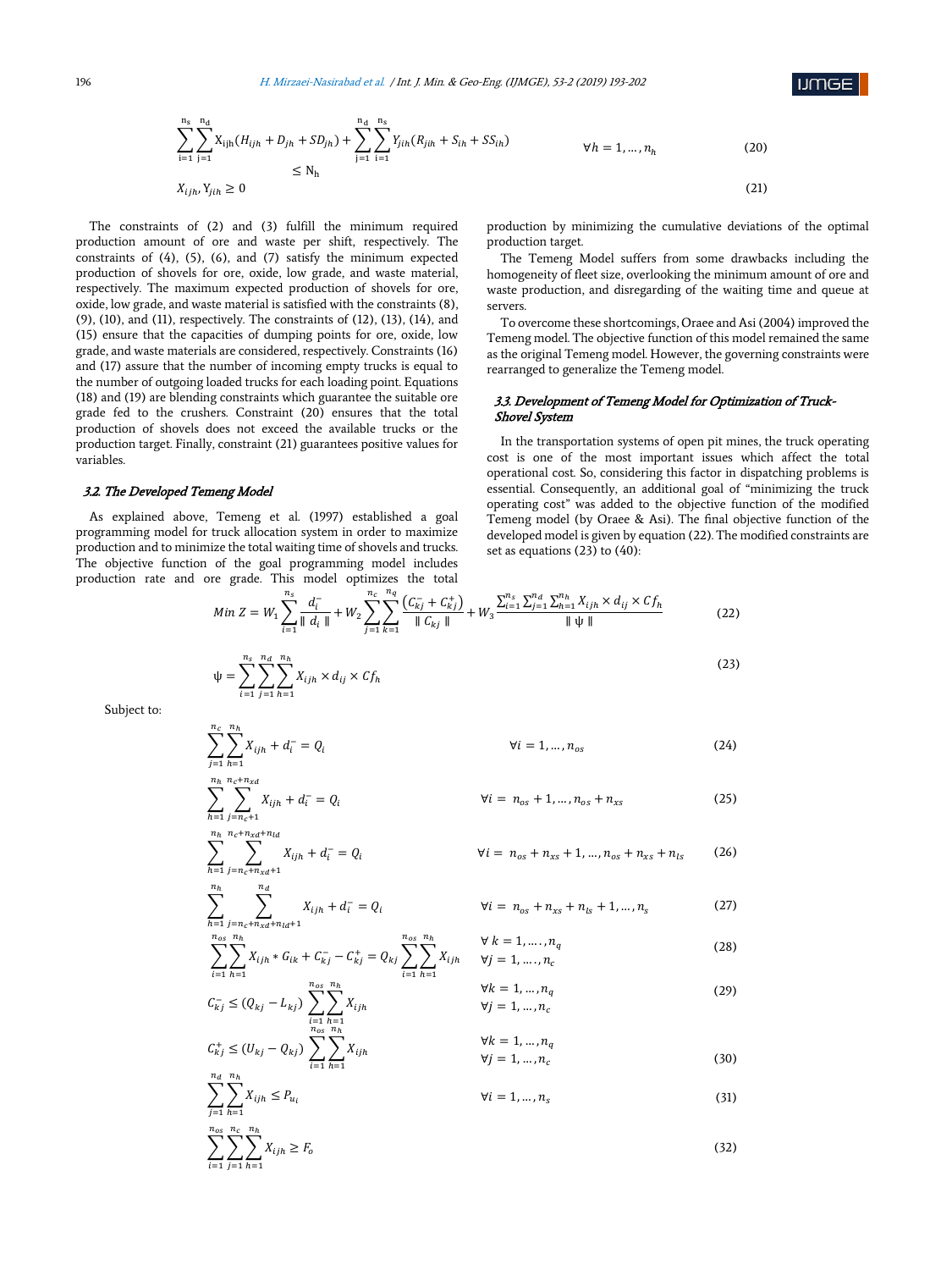$$
\sum_{i=1+n_{os}}^{n_s} \sum_{j=1+n_c}^{n_d} \sum_{h=1}^{n_h} X_{ijh} \ge F_w \tag{33}
$$

$$
\sum_{i=1}^{n_s} \sum_{h=1}^{n_h} X_{ijh} \le C_j \qquad \forall j = 1, ..., n_d \qquad (34)
$$

$$
\sum_{j=1}^{n_d} X_{ijh} = \sum_{j=1}^{n_d} Y_{jih} \qquad \forall i = 1, ..., n_s
$$
\n
$$
\forall h = 1, ..., n_h
$$
\n(35)

$$
\sum_{i=1}^{n_s} X_{ijh} = \sum_{i=1}^{n_s} Y_{hji}
$$
\n
$$
\forall j = 1, ..., n_d
$$
\n
$$
\forall h = 1, ..., n_h
$$
\n(36)

$$
\frac{\sum_{i=1+n_{OS}}^{n_S} \sum_{j=1+n_c}^{n_d} \sum_{h=1}^{n_h} X_{ijh}}{\sum_{i=1}^{n_{CS}} \sum_{j=1}^{n_{Ts}} \sum_{h=1}^{n_h} X_{ijh}} \ge R_l
$$
\n(37)

$$
\frac{\sum_{i=1+n_{os}}^{n_s} \sum_{j=1+n_c}^{n_d} \sum_{h=1}^{n_h} X_{ijh}}{\sum_{i=1}^{n_{os}} \sum_{j=1}^{n_{cs}} \sum_{h=1}^{n_h} X_{ijh}} \le R_u
$$
\n(38)

$$
\sum_{i=1}^{n_s} \sum_{\substack{j=1 \ n_d\\ n_d\\ n_s}}^{n_d} H_{ijh} X_{ijh} + \sum_{j=1}^{n_d} \sum_{\substack{i=1 \ n_d\\ n_s}}^{n_s} R_{jih} Y_{jih} + \sum_{i=1}^{n_s} \sum_{j=1}^{n_d} D_{jh} X_{ijh} + \sum_{i=1}^{n_s} \sum_{j=1}^{n_d} SD_{jh} X_{ijh} + \tag{39}
$$

$$
\sum_{j=1}^{n} \sum_{i=1}^{n} S_{ih} Y_{jih} + \sum_{j=1}^{n} \sum_{i=1}^{n} S S_{ih} Y_{jih} \le W_t \times N_h \times T_h \qquad \forall h = 1, \dots, n_h
$$
  

$$
X_{ijh}, Y_{jih}, \delta_p^-, \delta_p^+, C_{kj}, C_{kj}^+, d_i^- \ge 0
$$
 (40)

The constraints (24), (25), (26), and (27) maximize the production by means of minimizing the negative deviations of each shovel production for ore, oxide, low grade, and waste materials, respectively. Equation (28) ensures that the average grade of ore fed to the processing plant has the desired grade and its deviation is within the given acceptable range. Constraints (29) and (30) limit the deviations of ore quality between the upper and lower acceptable limits. Constraint (31) is applied to reach the maximum loading capacity of shovels. Equations (32) and (33) are used to achieve the desired production of ore and waste materials. Constraint (34) satisfies the maximum capacity of dumping points. Constraints (35) and (36) are used to balance the material flows in different loading and unloading points. Constraints (37) and (38) limit the stripping ratio in the given range. Constraint (39) guarantees that the total production of shovels does not exceed the production target (with respect to the fleet capacity). Finally, constraint (40) ensures the positive value for model variables.

 $n_{S}$ 

 $i=1$ 

evaluate the efficiency of the three mentioned dispatching models. Sungun Copper Mine is located in the northwest of Iran. It has the maximum capacity of 20,000 tons per shift ore which is fed to the crusher and 800,000 tons per shift waste which is sent to three different waste dumping points. The minimum and maximum values of stripping ratio are 2.5 and 5, respectively. According to the mine production plan, the grade of ore material fed to the processing plant should be kept in the range of 0.68 to 0.78 percent, while, the optimum grade is 0.73 percent.

In the considered 8-hour shift of mining operations, nine loading points including four ore material extraction faces and five waste removal faces were active. The production rate of operating loaders was monitored during various shifts. The maximum and average production rate of these loaders were determined. Table 1 lists the operational characteristics of various loading points. The distance between different loading points and dumping points are listed in Table 2.

## 4. Case Study

The transportation system of Sungun Copper Mine was used to

|        | Table 1. Operating characteristics of different loading points in target shift. |                     |                                    |                                           |                                           |                                           |                          |  |  |  |
|--------|---------------------------------------------------------------------------------|---------------------|------------------------------------|-------------------------------------------|-------------------------------------------|-------------------------------------------|--------------------------|--|--|--|
| points | Loading Bench level<br>(m)                                                      | Type of<br>material | Loading device model               | Maximum<br>production rate<br>(ton/shift) | Minimum<br>production rate<br>(ton/shift) | Average<br>production rate<br>(ton/shift) | Average<br>$grade$ $(*)$ |  |  |  |
| 1      | 1912.5                                                                          | ore                 | Komatsu-600A                       | 4800                                      | 300                                       | 3600                                      | 1.42                     |  |  |  |
| 2      | 1950                                                                            | ore                 | Komatsu-600A                       | 4800                                      | 300                                       | 3600                                      | 0.74                     |  |  |  |
| 3      | 1962.5                                                                          | ore                 | NEWHOLLAND-270                     | 4000                                      | 250                                       | 3000                                      | 0.92                     |  |  |  |
| 4      | 2100                                                                            | ore                 | Komatsu-600A,<br>Komatsu PC-800    | 8000                                      | 500                                       | 6000                                      | 0.39                     |  |  |  |
| 5      | 1937.5                                                                          | ore                 | Komatsu PC-800                     | 6000                                      | 750                                       | 5000                                      | ٠                        |  |  |  |
| 6      | 2237.5                                                                          | waste               | <b>CAT-988B</b>                    | 5600                                      | 700                                       | 4600                                      | ٠                        |  |  |  |
| 7      | 2262.5                                                                          | waste               | CAT-988B                           | 5600                                      | 700                                       | 4600                                      | ٠                        |  |  |  |
| 8      | 2287.5                                                                          | waste               | <b>CAT-988B</b>                    | 5600                                      | 700                                       | 4600                                      | ٠                        |  |  |  |
| 9      | 2312.5                                                                          | waste               | <b>CAT-988B</b><br>Komatsu PC-1250 | 13600                                     | 17000                                     | 10800                                     | ٠                        |  |  |  |
|        |                                                                                 |                     |                                    |                                           |                                           |                                           |                          |  |  |  |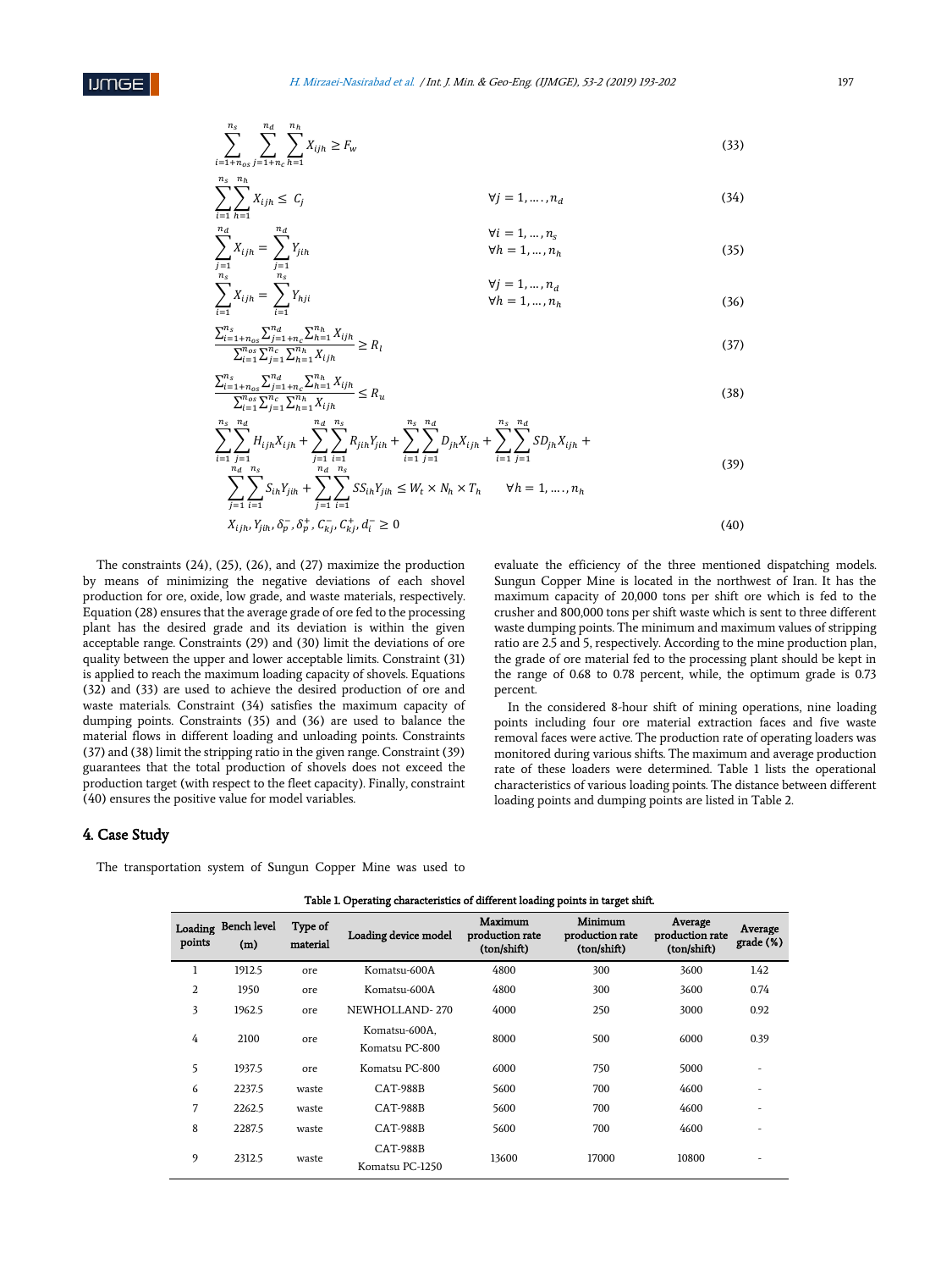

Table 2. Distance of loading points from dumping points in target shift (km)

| Loading | Dumping points |           |                |           |  |  |  |  |  |
|---------|----------------|-----------|----------------|-----------|--|--|--|--|--|
| points  | crusher        | Dump 1950 | Dump 2250      | Dump 2275 |  |  |  |  |  |
|         | 1.7            | 1.2       | 7.2            | 8.5       |  |  |  |  |  |
|         | 1.3            |           | 6.8            | 8.1       |  |  |  |  |  |
|         | 1.4            |           | 6.9            | 8.2       |  |  |  |  |  |
|         | 2.1            | 3.6       | 4.5            | 4.6       |  |  |  |  |  |
|         | 1.5            |           |                | 8.4       |  |  |  |  |  |
| 6       | 4.8            | 6.2       | 1.7            | 4         |  |  |  |  |  |
|         | 5.2            | 6.7       | $\overline{2}$ | 2.2       |  |  |  |  |  |
| 8       | 6.3            | 7.7       | 2.8            | 1.4       |  |  |  |  |  |
|         |                | 8.4       | 3.5            | 1.8       |  |  |  |  |  |

The mine employs 25 Komatsu HD-325 haul trucks with a nominal capacity of 32 t and 10 Komatsu HD-785 trucks with a nominal capacity of 100 t. The practical capacity of HD-785 trucks is almost 72 t due to their depreciation. Average waiting and loading time for two types of trucks at different loading points as well as average waiting and dumping time of trucks at different dumping points are recorded.

The average travel time of loaded trucks (from loading points to dumping points) and the average travel time of empty trucks (from dumping points to production points) are summarized in Tables 3 and 4, respectively.

Table 3. Average travel time of loaded trucks in target shift (s).

|                   | <b>Unloading points</b> |         |           |      |           |      |           |      |  |  |  |
|-------------------|-------------------------|---------|-----------|------|-----------|------|-----------|------|--|--|--|
| Loading<br>points |                         | crusher | Dump 1950 |      | Dump 2250 |      | Dump 2275 |      |  |  |  |
|                   | 32                      | 72      | 32        | 72   | 32        | 72   | 32        | 72   |  |  |  |
| 1                 | 442 506                 |         |           |      |           |      |           |      |  |  |  |
| $\overline{2}$    | 323 363                 |         |           |      |           |      |           |      |  |  |  |
| 3                 |                         | 362 408 |           |      |           |      |           |      |  |  |  |
| 4                 |                         | 378 396 |           |      |           |      |           |      |  |  |  |
| 5                 |                         |         | 225       | 268  | 1686      | 1417 | 1986      | 2356 |  |  |  |
| 6                 |                         |         | 1024      | 1154 | 368       | 504  | 993       | 1164 |  |  |  |
| 7                 |                         |         | 1108      | 171  | 362       | 378  | 540       | 638  |  |  |  |
| 8                 |                         | ٠       | 1269      | 1382 | 503       | 541  | 244       | 284  |  |  |  |
| 9                 |                         |         | 1386      | 1537 | 611       | 668  | 336       | 346  |  |  |  |

For three established goals of Developed Temeng model, the weight of each goal should be determined based on the technical conditions and production schedule of the mine. In this work, the weights of three goals are assumed to be identical and equal to 0.33.

#### 5. Results and Discussion

In order to implement the developed dispatching models and to solve the truck allocation problem in a target shift of Sungun Copper Mine, CPLEX software code was utilized. The required parameters of the three models were derived from the data presented in Table 1 to 4. The determined decision variables of three models include loaded and empty truck rates in the different routes of the mine transportation network.  $Table 4.4$ 

|  |  |  | able 4. Average travel time of empty trucks in target shift (s). |  |  |  |  |  |  |  |  |  |  |
|--|--|--|------------------------------------------------------------------|--|--|--|--|--|--|--|--|--|--|
|--|--|--|------------------------------------------------------------------|--|--|--|--|--|--|--|--|--|--|

| Loading | crusher |      |      | Dump 1950 |      | Dump 2250 | Dump 2275 |      |  |
|---------|---------|------|------|-----------|------|-----------|-----------|------|--|
| points  | 32      | 72   | 32   | 72        | 32   | 72        | 32        | 72   |  |
| 1       | 284     | 327  | 193  | 223       | 1088 | 1259      | 1362      | 1496 |  |
| 2       | 221     | 253  | 124  | 143       | 1096 | 1158      | 1296      | 1421 |  |
| 3       | 247     | 241  | 263  | 204       | 1082 | 1213      | 1323      | 1449 |  |
| 4       | 378     | 396  | 635  | 269       | 742  | 814       | 744       | 821  |  |
| 5       | 275     | 273  | 162  | 183       | 1083 | 1204      | 1351      | 1440 |  |
| 6       | 803     | 895  | 1024 | 1154      | 283  | 326       | 665       | 726  |  |
| 7       | 843     | 973  | 1108 | 1211      | 362  | 378       | 387       | 403  |  |
| 8       | 1050    | 1144 | 1269 | 1400      | 503  | 541       | 244       | 284  |  |
| 9       | 1166    | 1278 | 1386 | 1537      | 611  | 668       | 336       | 346  |  |

The results of three models for truck rates (per min) and the number of trips among each route for loaded and empty trucks are presented in Table 5 and 6, respectively.

Based on the results of Tables 5 and 6, three models determine different truck flow rates for the transportation network. Consequently, three models indicate that the different configuration of trip numbers satisfy the desired objectives under the same constraints. These differences are due to the various nature of models which have different objective functions. The Li methodology tries to minimize the total transportation work, while the Temeng model (by Oraee and Asi) attempts to maximize shovel production and to minimize deviations values in grade; and the developed Temeng model includes three goals: maximizing shovel production, minimization of deviations in grade, and the minimization of the truck operating costs. Despite the significant differences in the results of models, each model seeks to determine the optimal distribution of truck flow rates in order to increase the performance of the transportation system.

Evaluating the efficiency of three models, based on truck flow rates and the number of trips is not reasonable. Therefore, the ore and waste production values resulting from each model was calculated. Considering the capacity of different truck models, the flow rates shown in Table 5 were converted to production rates. Subsequently, the production values of ore and waste materials which are transported in various routes between loading and dumping points were determined. The expected production improvement of each model based on the resultant production quantities of each loading point and the relevant stripping ratios are calculated and summarized in Table 7.

According to Table 7, the modified Li model provides a total production of 43700 t including 12100 t ore and 31600 t waste materials. Temeng model (by Oraee and Asi) predicts the transportation of 39466 t rocks including 9866 t ore and 29600 t waste materials. Finally, the developed Temeng model produces 39466 t including 9866 t ore and 29600 t waste materials for the considered shift. In this shift, the shortterm production strategy of mine plans the total production of 31500 t including 7000 t ore and 24500 t waste materials. Hence, models 1, 2, and 3 improve the total ore production about 38%, 25%, and 25%, respectively. It is important that the truck rate distributions provided by models 2 and 3 shows significant differences. However, the final total production of these models is the same.

For three dispatching models, the average grade of ore materials fed to the processing plant was calculated based on the average grade of ore materials in four loading points (see Table 1) and the expected production of these loading points (see Table 7). For models 1, 2, and 3 the average grades of total ore production were 0.75, 0.73 and 0.73, respectively. As discussed earlier, in Sungun Copper Mine, the grade of ore material fed to the processing plant should be kept in the range of 0.68 to 0.78 percent, and the desired grade is 0.73 percent. Therefore, each of the three models satisfies the grade quality constraint while model 2 and 3 exactly provide the desired grade for the processing plant.

As mentioned earlier, the stripping ratios of three dispatching models are calculated and listed in Table 7 for the considered shift. The resulting stripping ratio of model 1 is 2.6 while models 2 and 3 both give the stripping ratio of 3. The prevailing constraints of mine restrict the stripping ratio between 2.5 and 5. Therefore, the investigated models all satisfy this constraint as well.

According to the discussed results, each of the three dispatching models leads to significant improvements in the total ore production of mine. Concurrently, they meet the various operational and technical constraints of mine. It is noticeable that the modified Li model shows better performance among the three models examined.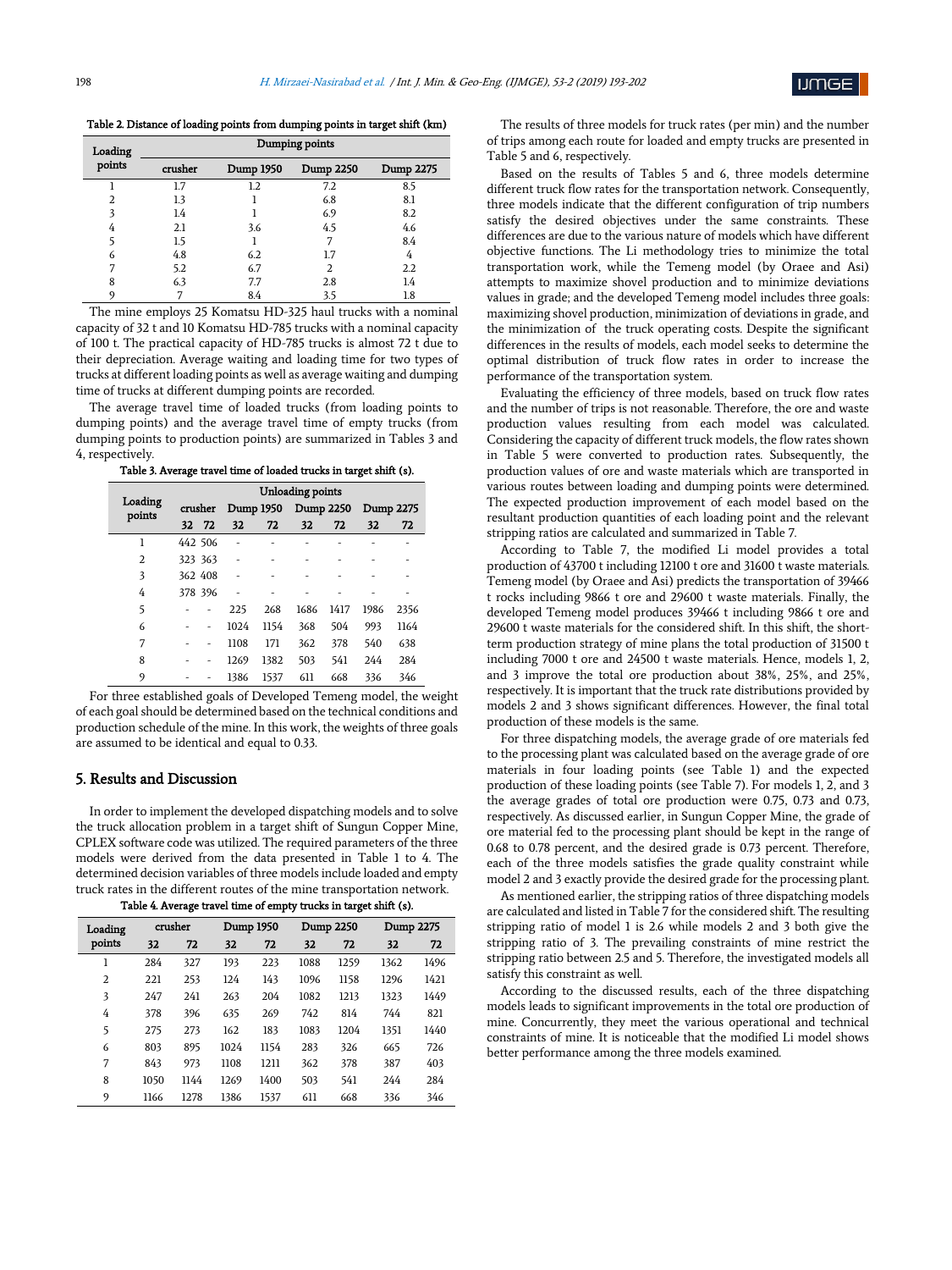|                |                         |                          | 32 tons truck |       |                          |      |            |      |          | 72 tons truck |                |                          |                          |  |  |
|----------------|-------------------------|--------------------------|---------------|-------|--------------------------|------|------------|------|----------|---------------|----------------|--------------------------|--------------------------|--|--|
| Loading        | <b>Unloading points</b> |                          | Model 1*      |       | Model 2**                |      | Model 3*** |      | Model 1* |               | Model 2**      |                          | Model 3***               |  |  |
| points         |                         | rate                     | Num.          | rate  | Num.                     | rate | Num.       | rate | Num.     | rate          | Num.           | rate                     | Num.                     |  |  |
| 1              | crusher                 | 0.15                     | 72            | 0.05  | 22                       |      |            |      |          |               | ٠              | 0.02                     | 10                       |  |  |
| $\overline{2}$ | crusher                 | 0.19                     | 91            | 0.2   | 94                       |      |            |      |          |               | ٠              | 0.09                     | 42                       |  |  |
| 3              | crusher                 | 0.16                     | 77            | ٠     | ٠                        |      | ٠          | ٠    | ۰        | 0.09          | 42             | 0.09                     | 42                       |  |  |
| 4              | crusher                 | ٠                        | ٠             | 0.21  | 99                       | 0.21 | 99         | 0.15 | 72       | ۰             |                | ٠                        | ٠                        |  |  |
| 5              | Dump 1950               | 0.59                     | 283           | 0.33  | 156                      | ٠    | ٠          | ٠    | ٠        |               | ۰              | 0.14                     | 69                       |  |  |
| 6              | Dump 1950               | $\overline{\phantom{a}}$ | ٠             | 0.28  | 135                      | ٠    | ٠          | ٠    | ٠        | 0.005         | $\overline{3}$ | $\overline{\phantom{a}}$ | $\overline{\phantom{a}}$ |  |  |
| 6              | Dump 2250               | 0.55                     | 264           | 0.004 | $\overline{2}$           | 0.25 | 118        | ٠    | ٠        | ٠             | ٠              | 0.02                     | 11                       |  |  |
| 7              | Dump 2250               | ٠                        | ٠             | ۰     | ٠                        | 0.3  | 144        | 0.11 | 53       | 0.31          | 64             | ٠                        | ٠                        |  |  |
| 8              | Dump 2275               | 0.2                      | 96            | 0.3   | 144                      | 0.3  | 144        | 0.13 | 62       | ٠             | ٠              | ٠                        | ٠                        |  |  |
| 9              | Dump 2275               | ٠                        | ٠             |       | $\overline{\phantom{a}}$ | 0.7  | 338        | 0.27 | 130      | 0.31          | 150            | ٠                        |                          |  |  |

\* Modified Li model

\*\* Temeng model by Oraee and Asi

\*\*\* Developed Temeng model

| Table 6. Results of models: truck rates (rate) and the number of trips (num.) for empty trucks (from dumping points to loading points) in target shift. |  |  |  |  |  |  |  |
|---------------------------------------------------------------------------------------------------------------------------------------------------------|--|--|--|--|--|--|--|
|---------------------------------------------------------------------------------------------------------------------------------------------------------|--|--|--|--|--|--|--|

|             |                          |                          |                          | 32 tons truck            |                          |                |            |      |                | 72 tons truck |                          |                |                          |
|-------------|--------------------------|--------------------------|--------------------------|--------------------------|--------------------------|----------------|------------|------|----------------|---------------|--------------------------|----------------|--------------------------|
| Destination | source                   | Model 1*                 |                          |                          | Model 2**                |                | Model 3*** |      | Model 1*       | Model 2**     |                          |                | Model 3***               |
|             |                          | rate                     | Num.                     | rate                     | Num.                     | rate           | Num.       | rate | Num.           | rate          | Num.                     | rate           | Num.                     |
| crusher     | $\mathbf{1}$             | $\overline{a}$           | ä,                       | $\overline{a}$           | $\overline{a}$           | $\overline{a}$ | J.         | 0.01 | 5              | u,            | ä,                       | $\overline{a}$ | $\overline{\phantom{a}}$ |
| Crusher     | $\mathbf 2$              | $\overline{\phantom{a}}$ | ٠                        | $\overline{\phantom{a}}$ |                          | ٠              |            | ٠    | ٠              |               | ä,                       | 0.03           | 14                       |
| Crusher     | 3                        | 0.16                     | 77                       | ٠                        |                          |                | ٠          | ٠    | ÷,             |               | ٠                        | ٠              | ٠                        |
| crusher     | 4                        | $\overline{\phantom{a}}$ | J.                       | $\overline{a}$           |                          | 0.21           | 99         | 0.15 | 72             |               |                          |                | ٠                        |
| crusher     | 5                        | 0.34                     | 163                      | 0.33                     | 156                      | ٠              | ٠          | ٠    | ÷,             |               | $\overline{\phantom{a}}$ | 0.14           | 69                       |
| crusher     | 6                        | 0.12                     | 58                       | $\overline{\phantom{a}}$ |                          |                |            |      | ٠              |               | $\overline{\phantom{a}}$ | 0.02           | 10                       |
| crusher     | $\overline{\phantom{a}}$ |                          | ٠                        | ٠                        |                          |                |            |      | ÷,             | 0.09          | 42                       |                | ٠                        |
| Dump 1950   | $\mathbf{1}$             | 0.15                     | 72                       | 0.05                     | 22                       | ٠              |            | ٠    | ٠              | ٠             | $\overline{\phantom{a}}$ | ٠              | $\overline{\phantom{a}}$ |
| Dump 1950   | $\overline{2}$           | 0.19                     | 91                       | 0.2                      | 94                       |                |            |      | ٠              |               | $\overline{\phantom{a}}$ | 0.06           | 29                       |
| Dump 1950   | 3                        | $\overline{a}$           | ä,                       | $\overline{\phantom{a}}$ | $\overline{a}$           |                |            |      | ÷,             | 0.09          | 42                       | 0.09           | 42                       |
| Dump 1950   | 4                        | ä,                       | $\overline{\phantom{a}}$ | 0.21                     | 99                       | J.             |            |      | ÷,             |               | ٠                        |                | $\overline{\phantom{a}}$ |
| Dump 1950   | 5                        | 0.25                     | ۰                        | $\frac{1}{2}$            | $\overline{a}$           |                |            |      | -              |               |                          |                | ٠                        |
| Dump 1950   | 6                        | ٠                        | ٠                        | 0.16                     | 77                       | ٠              |            | J,   | $\overline{a}$ | 0.005         | 3                        |                | $\overline{\phantom{a}}$ |
| Dump 1950   | $\overline{7}$           |                          |                          | ٠                        |                          |                |            |      | ÷,             | 0.05          | 24                       |                | $\overline{a}$           |
| Dump 2250   | $\mathbf{1}$             |                          |                          |                          |                          |                |            |      |                |               | ÷,                       | 0.02           | 10                       |
| Dump 2250   | 2                        | ٠                        | ٠                        | ٠                        | ٠                        | ٠              | ٠          | ٠    | ٠              |               | ٠                        | ٠              | ٠                        |
| Dump 2250   | 6                        | 0.55                     | 264                      | 0.004                    | $\overline{2}$           | 0.25           | 118        | ٠    | ٠              |               |                          |                | ٠                        |
| Dump 2250   | $\overline{7}$           | $\overline{\phantom{a}}$ | J,                       | ä,                       |                          | 0.3            | 144        | 0.11 | 53             |               |                          |                |                          |
| Dump 2275   | 8                        | 0.2                      | 96                       | 0.3                      | 144                      | 0.3            | 144        | 0.13 | 62             |               |                          |                | ٠                        |
| Dump 2275   | 9                        | 0.26                     | 125                      | ٠                        | $\overline{\phantom{a}}$ | 0.7            | 338        | 0.27 | 130            | 0.31          | 150                      |                | ٠                        |

\* Modified Li Model

\*\* Temeng model by Oraee and Asi

\*\*\* Developed Temeng model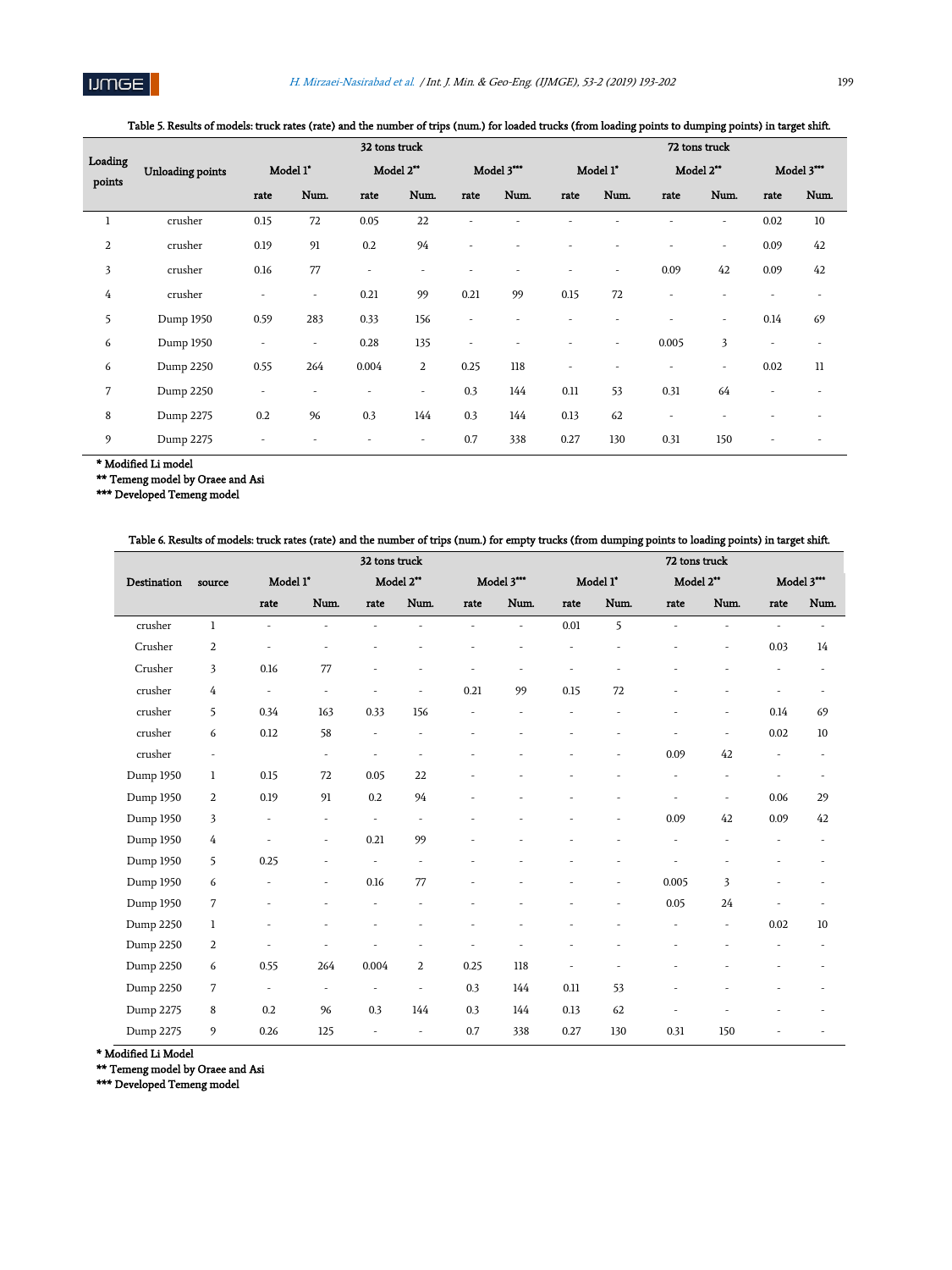

|                           |               | Model 1*                                    | Model 2**                                            |                          | Model 3***                                           |                    |  |
|---------------------------|---------------|---------------------------------------------|------------------------------------------------------|--------------------------|------------------------------------------------------|--------------------|--|
| Loading points            |               | Production (tons per shift)                 | Production (tons per shift)                          |                          | Production (tons per shift)                          |                    |  |
|                           | Ore materials | Waste rocks                                 | Ore materials                                        | <b>Waste rocks</b>       | Ore materials                                        | <b>Waste rocks</b> |  |
|                           | 2400          |                                             | 694                                                  |                          | 694                                                  |                    |  |
|                           | 2400          |                                             | 3000                                                 | $\overline{\phantom{a}}$ | 3000                                                 |                    |  |
|                           | 2000          |                                             | 3000                                                 |                          | 300                                                  |                    |  |
|                           | 5300          |                                             | 3172                                                 |                          | 3172                                                 |                    |  |
|                           |               | 6800                                        |                                                      | 5000                     |                                                      | 5000               |  |
|                           |               | 6400                                        |                                                      | 4600                     |                                                      | 4600               |  |
|                           |               | 3520                                        |                                                      | 4600                     |                                                      | 4600               |  |
|                           |               | 6400                                        |                                                      | 4600                     |                                                      | 4600               |  |
|                           |               | 8480                                        |                                                      | 10800                    |                                                      | 10800              |  |
| Total                     | 12100         | 31600                                       | 9866                                                 | 29600                    | 9866                                                 | 29600              |  |
| stripping ratio           |               | 31600/12100 $\approx$ 2.6                   | $29600/9866 \approx 3$                               |                          | $29600/9866 \approx 3$                               |                    |  |
| production<br>improvement | 31500         | $(43700 - 31500)$ $\times 100 \approx 38\%$ | $(39466 - 31500)$ $\times 100 \approx 25\%$<br>31500 |                          | $(39466 - 31500)$ $\times 100 \approx 25\%$<br>31500 |                    |  |

Table 7. Expected production of different loading points based on calculated truck rates and corresponding stripping ratios of three models.

\* Modified Li model

\*\* Temeng model by Oraee and Asi

\*\*\* Developed Temeng model

#### 6. Conclusion

Optimal management of truck-shovel transportation system in open pit mines demands for an efficient truck allocation plan in order to reduce the cost and to improve productivity. In this research, the dispatching model presented by Li was extended to consider the different size of trucks in the fleet. Subsequently, Temeng model was modified to add an extra goal of "minimizing the operational cost" to the objective function in Goal Programming framework. Three dispatching models i.e. Modified Li methodology, Temeng Model (proposed by Oraee & Asi), and Developed Temeng Model were implemented for determination of the truck allocation plan for a work shift in Sungun Copper Mine, Northwestern Iran. In order to solve the established mathematical dispatching models, CPLEX software was employed. Output decision variables of these models include truck flow rates in different routes of the mine transportation network. These models resulted in significantly different truck rate distributions. Considering the capacities of allocated trucks on each route, the required numbers of trips for both types of trucks were calculated. The expected production of ore and waste materials were determined based on the truck rates for each of the three models. Moreover, the corresponding average grade of transported ore materials and stripping ratios were determined. The results indicate that the modified Li model, Temeng Model (by Oraee & Asi), and developed Temeng model all improve the total mine production by 38%, 25%, and 25% respectively for the target shift of mine, when compared to the current mine production plan. All the implemented models satisfy the various governing operational and technical constraints. It is remarkable that the efficiency of any truck dispatching strategy is related to the mine configuration and the needs of mine managers.

### REFERENCES

- [1] Alarie, S. Gamache, M,. (2002). Overview of solution strategies used in truck dispatching systems for open pit mines. International Journal of Mining, Reclamation and Environment, 16(1), 59–76. doi: http://dx.doi.org/10.1076/ijsm.16.1.59.3408
- [2] Munirathinam, M. and Yingling, J.C. (1994). A review of computer-based truck dispatching strategies for surface mining operations. International Journal of Surface Mining

and Reclamation 8(1) 1-15 doi: http://dx.doi.org/10.1080/09208119408964750

- [3] Moradi Afrapoli, A., and Askari-Nasab, H. (2017). Mining fleet management systems: a review of models and algorithms. International Journal of Surface Mining, Reclamation and Environment. 1-19. doi: http://dx.doi.org/10.1080/17480930.2017.1336607.
- [4] Lizotte, Y. and Bonates, E. (1987). Truck and shovel dispatching rules assessment using simulation. Mining Science and Technology, 5, 45-58. doi: https://doi.org/10.1016/S0167-9031(87)90910-8
- [5] Forsman, B., Ronnkvist, E. and Vagenas, N. (1993). Truck dispatch computer simulation in Aitik open pit mine. International Journal of Surface Mining and Reclamation, 7(3), 117–120. doi: http://dx.doi.org/10.1080/17480939308547571
- [6] Ataeepour, N. and Baafi E.Y. (1999). ARENA simulation model for truck-shovel operation in despatching and nondespatching modes. International Journal of Mining, Reclamation and Environment, 13(3), 125–129. doi: http://dx.doi.org/10.1080/09208119908944228
- [7] Michalakopoulos, T.N. and Panagiotou, G.N. (2001). Truck allocation using stochastic goal programming. Mine Planning and Equipment Selection. National Technical University of Athens, Greece, 965-970.
- [8] Bissiri, Y. (2002). Application of agent-based modeling to truck-shovel dispatching systems in open pit mines. Ph.D. thesis, University of British, Columbia.
- [9] He, M.X., Wei, J.C., Lu, X.M. and Huang, X. (2010). The genetic algorithm for truck dispatching problems in surface mine. Information Technology Journal. 9(4), 710-714. doi: http://scialert.net/abstract/?doi=itj.2010.710.714
- [10] Souza, M.J., Coelho, I.M., Ribas, S., Santos, H.G. and Merschmann, L.H.C. (2010). A hybrid heuristic algorithm for the open-pit-mining operational planning problem. European Journal of Operational Research, 207(2), 1041- 1051. doi: https://doi.org/10.1016/j.ejor.2010.05.031
- [11] Arelovich, A., Masson, F., Agamennoni, O., Worrall, S. and Nebot, E. (2010). Heuristic rule for truck dispatching in open-pit mines with local information-based decisions. Intelligent Transportation Systems (ITSC), 13th International IEEE Conference on. 1408-1414.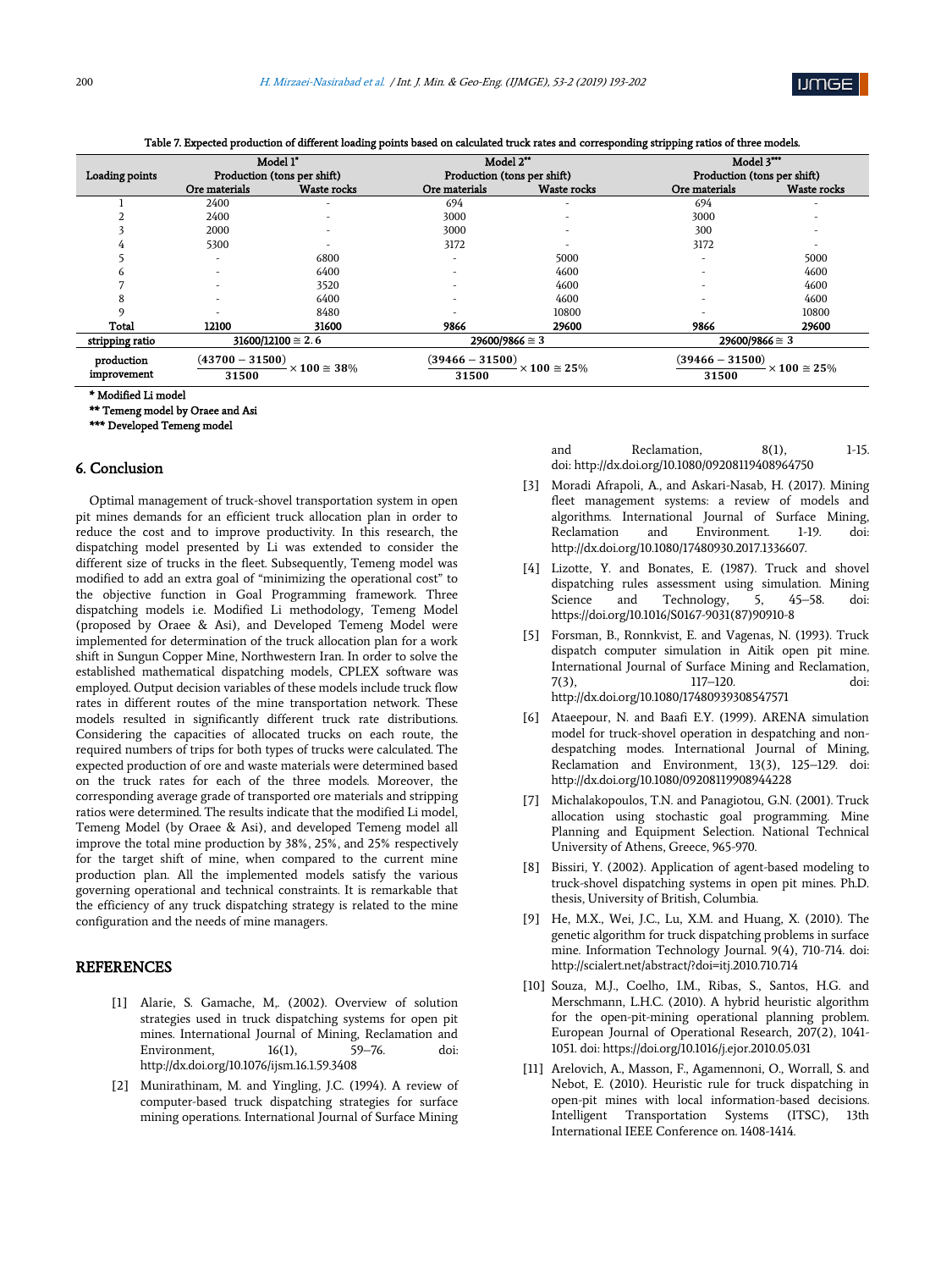- [12] Bastos, G.S. (2013). Decision making applied to shift change in stochastic open-pit mining truck dispatching. IFAC Proceedings, 46(16), 34–39. doi: https://doi.org/10.3182/20130825-4-US-2038.00090
- [13] White, J. and Olson, J. (1986). Computer-based dispatching in mines with concurrent operating objectives, Minerals Engineering, 38(11), 1045–1054. https://www.osti.gov/scitech/biblio/7015726.
- [14] Soumis, F. and Elbrond, J. (1987). Towards integrated production planning and truck dispatching in open pit mines. International Journal of Surface Mining, Reclamation and Environment, 1(1), 1-6. doi: http://dx.doi.org/10.1080/09208118708944095
- [15] Soumis, F., Ethier, J., and Elbrond, J. (1989). Evaluation of the new truck dispatching in the mount wright mine. In 21st Application of Computers and Operations Research in the Mineral industry, 674-682
- [16] Li, Z. (1990). A methodology for the optimum control of shovel and truck operations in open-pit mining. Mining science and technology, 10(3), 337–340. doi: https://doi.org/10.1016/0167-9031(90)90543-2
- [17] Xi, Y. and Yegulalp, T. (1993). Optimum dispatching algorithm for Anshan open-pit mine. In proceedings of 24th APCOM conference, canadian Institute of Mining, Metallurgy and Petroleum, Montreal, Quebec, 426-433.
- [18] Temeng, V.A. (1997). A computerized model for truck dispatching in open pit mines. Phd Thesis, Michigan Technological University, america.
- [19] Subtil, R.F., Silva, D.M. and Alves, J.C. (2011). A practical approach to truck dispatch for open pit mines. in 35th APCOM, 2011, September, University of Wollongong, Wollongong, NSW, Australia, pp. 765–777.
- [20] Kaveh Ahangran, D., Yasrebi, A.B., Wetherelt, A. and Foster, P. (2012). Real-time dispatching modellling for trucks with different capacities in open pit mines. Mining Science and Technology, 56(1), 39-52. doi: https://doi.org/10.2478/v10267-012-0003-8
- [21] Oraee, K. and Asi, B. (2004). Fuzzy model for truck allocation in surface mines. Mine Planning and Equipment Selection, Thirteenth International Symposium on Mine Planning and Equipment Selection, 585-593. doi: http://www.crcpress.com/product/isbn/9780415359375
- [22] Lizotte, Y. and Bonates, Y. (1988). A combined approach to solve truck dispatching problems. First Canadian Conference on Computer Applications in the Mineral Industry, Quebec City, Quebec, 5(1), 403-412.
- [23] Upadhyay, S. and Askari-Nasab, H. (2015). Truck-shovel allocation optimisation: a goal programming approach. Mining Technology, 125(2), 82-92. doi: http://dx.doi.org/10.1179/1743286315Y.0000000024

## Appendix

The notation of decision variables, parameters, sets, and constraints are as follows:

#### Table 1. List of parameters.

| Symbol         | Name/Description                                |
|----------------|-------------------------------------------------|
| $n_{\rm s}$    | Number of sources (shovels)                     |
| $n_{os}$       | Number of ore shovels                           |
| $n_{xs}$       | Number of oxide shovels                         |
| $n_{ls}$       | Number of low grade ore shovels                 |
| $n_d$          | Number of destinations                          |
| $n_c$          | Number of crushers                              |
| $n_{xd}$       | Number of oxide dumps                           |
| $n_{ld}$       | Number of low-grade ore dumps                   |
| $n_q$          | Number of ore qualities                         |
| $n_h$          | Number of truck types                           |
| $Z_{1h}$       | Net truck weight                                |
| $Z_{2h}$       | Ore payload truck weight                        |
| $Z_{3h}$       | Oxide payload truck weight                      |
| $Z_{4h}$       | Low-grade ore payload truck weight              |
| $Z_{5h}$       | Waste payload truck weight                      |
| $D_{ij}^{(k)}$ | Length factor of road segments k on path i to j |
| $d_{ij}$       | Distance from source i to destination j         |
| $T_h$          | Weighted average payload of a truck             |
| $N_h$          | Number of truck h                               |